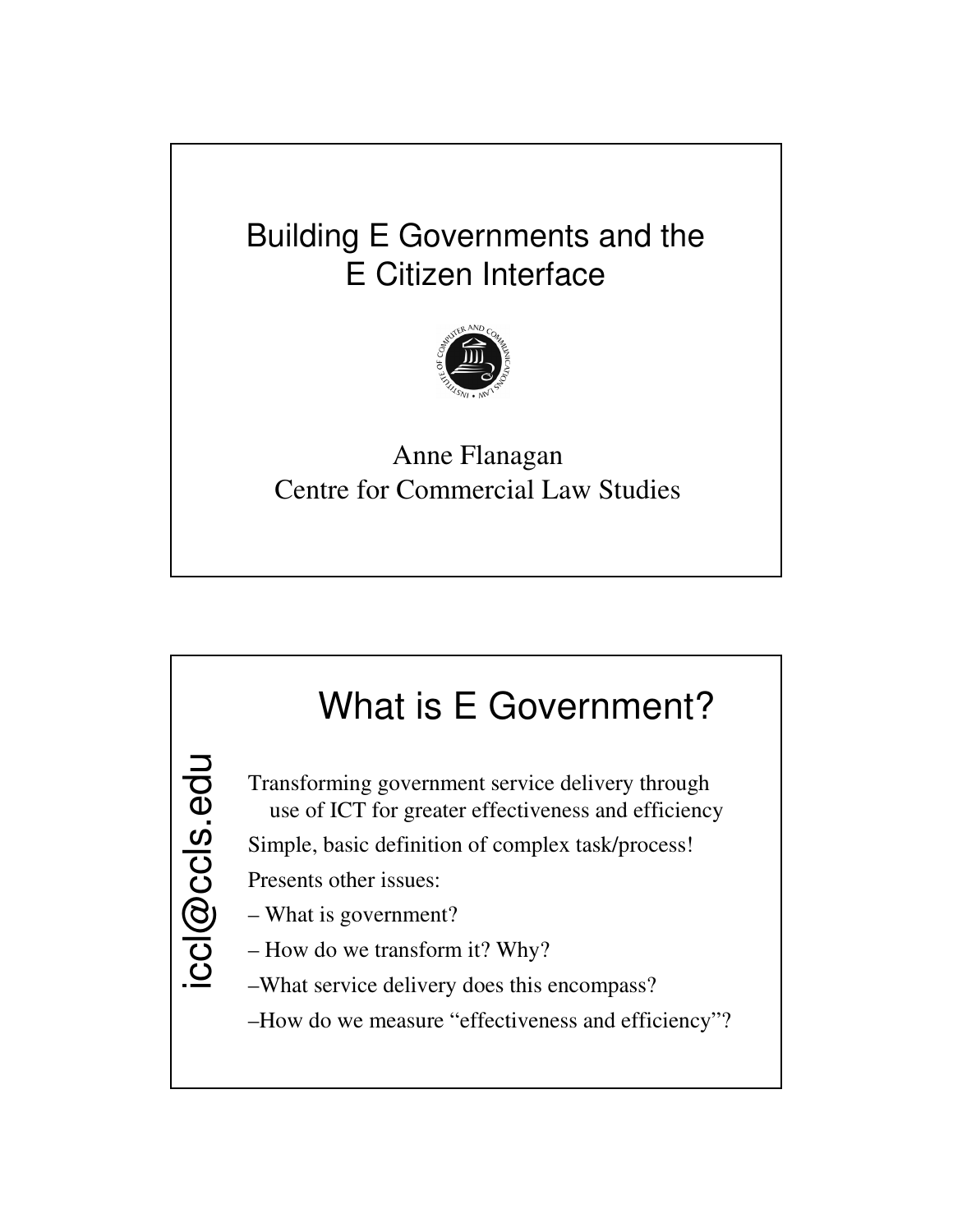

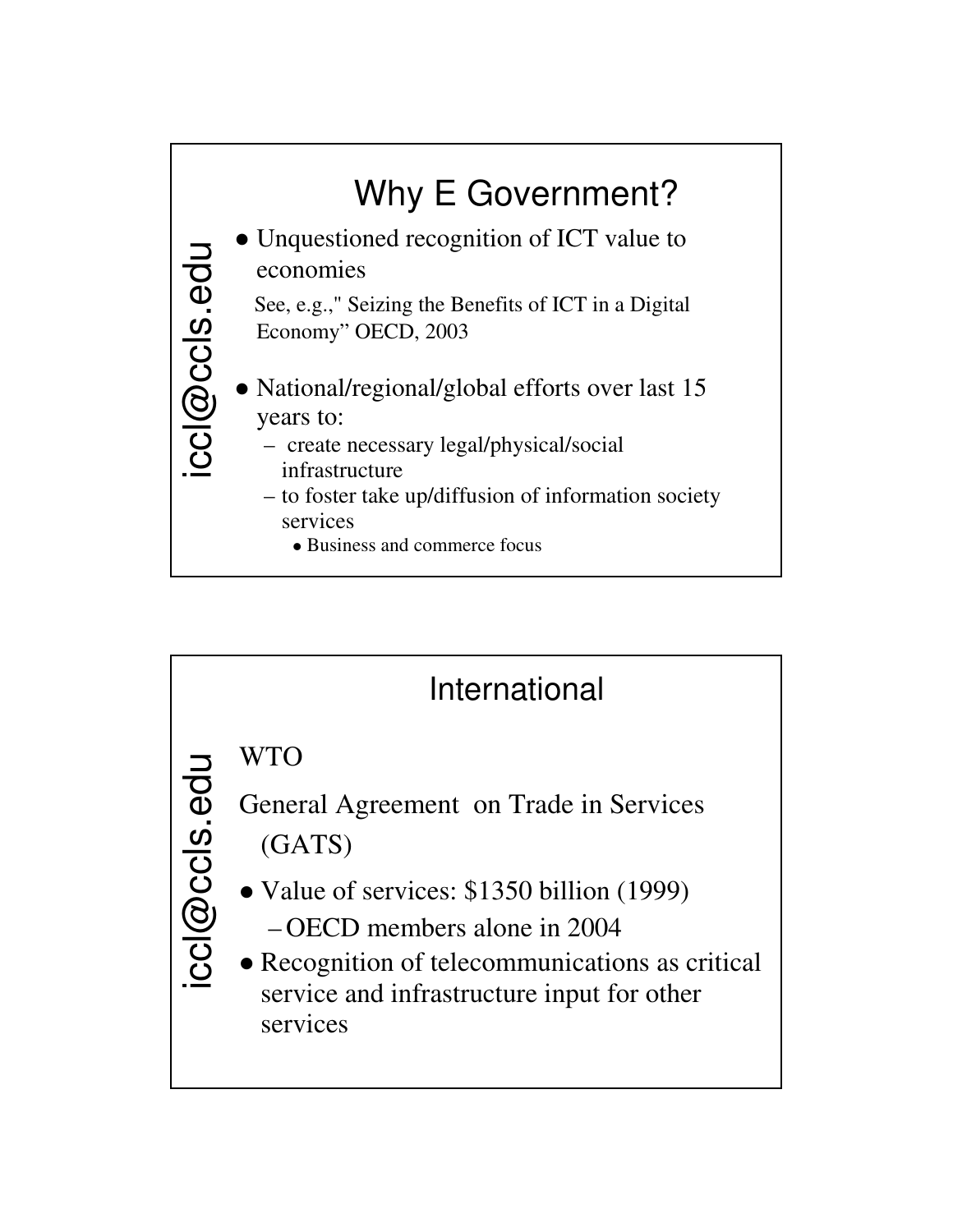# WTO

## • TRIPS

iccl@ccls.edu

- Harmonized standards for intellectual property, protection of digital content
- Other Bretton Woods organizations: IMF, World Bank
	- Loans and capacity building for IT infrastructure and take up by SMEs

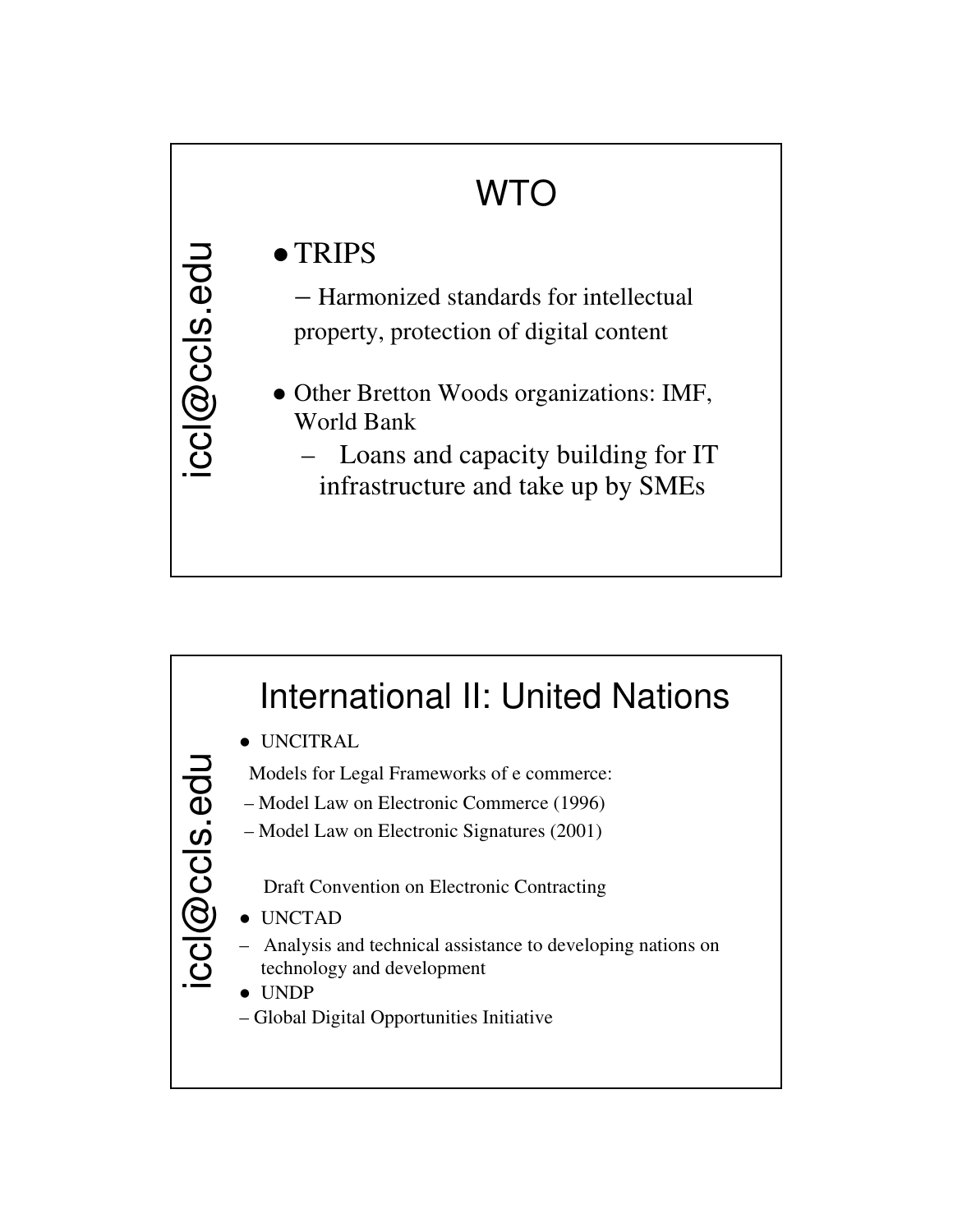# **OECD**

- Research/analysis of ICT/economic trends in Member States
	- Identification of policy requirements:
		- Guidelines on data protection (1981)
		- Cryptography Policy Guidelines (1997)
		- Clearer, fairer e-tax principles

iccl@ccls.edu

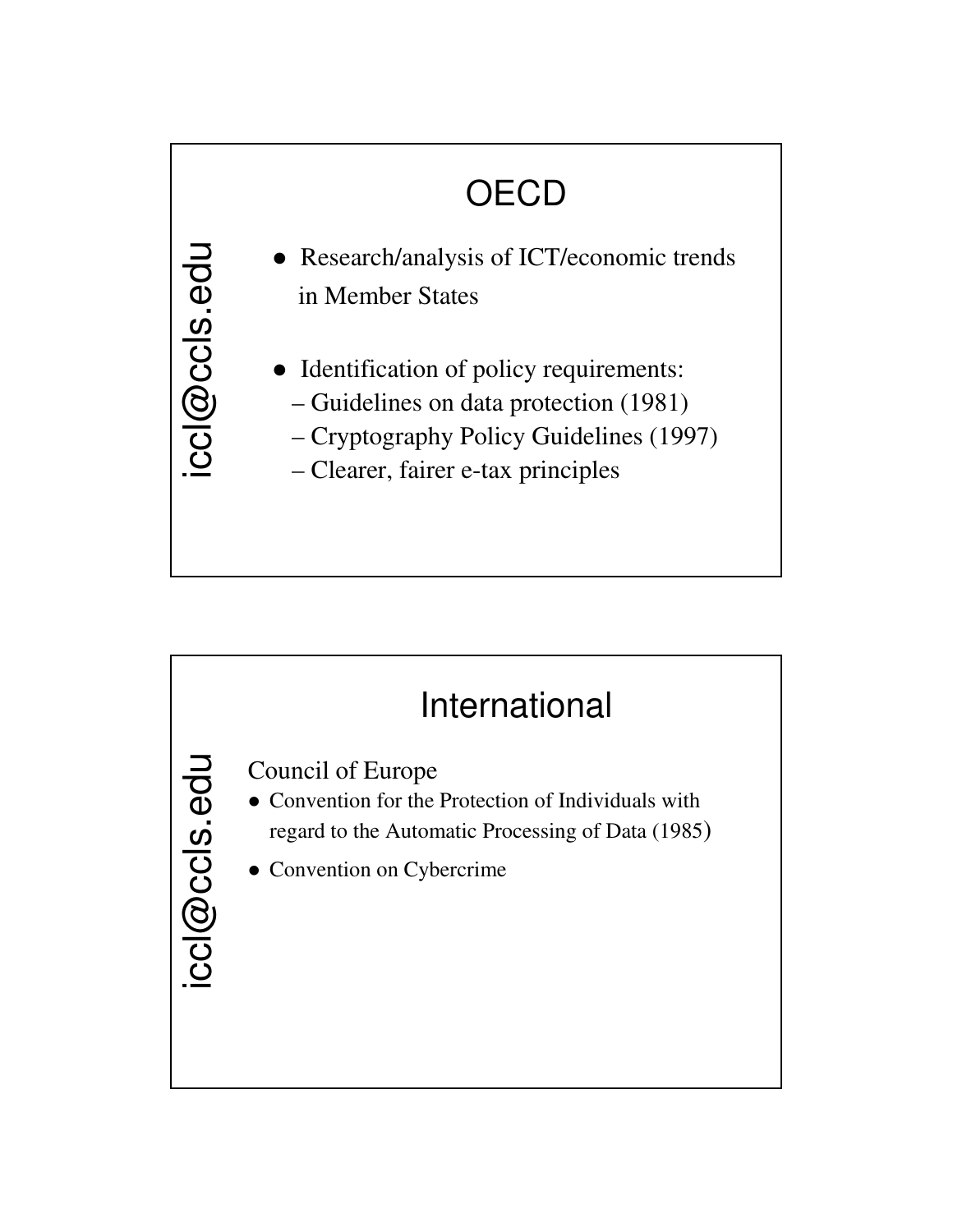

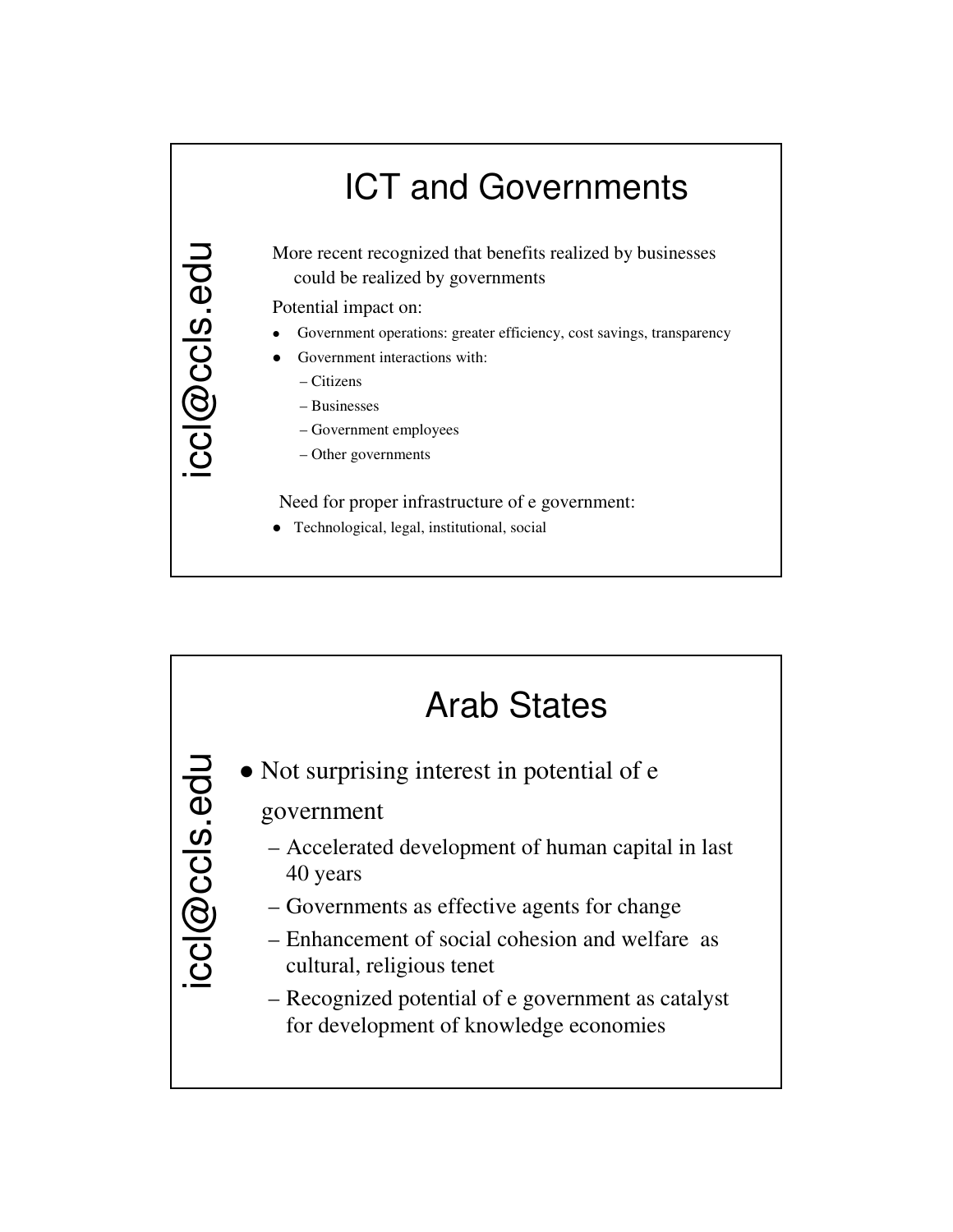

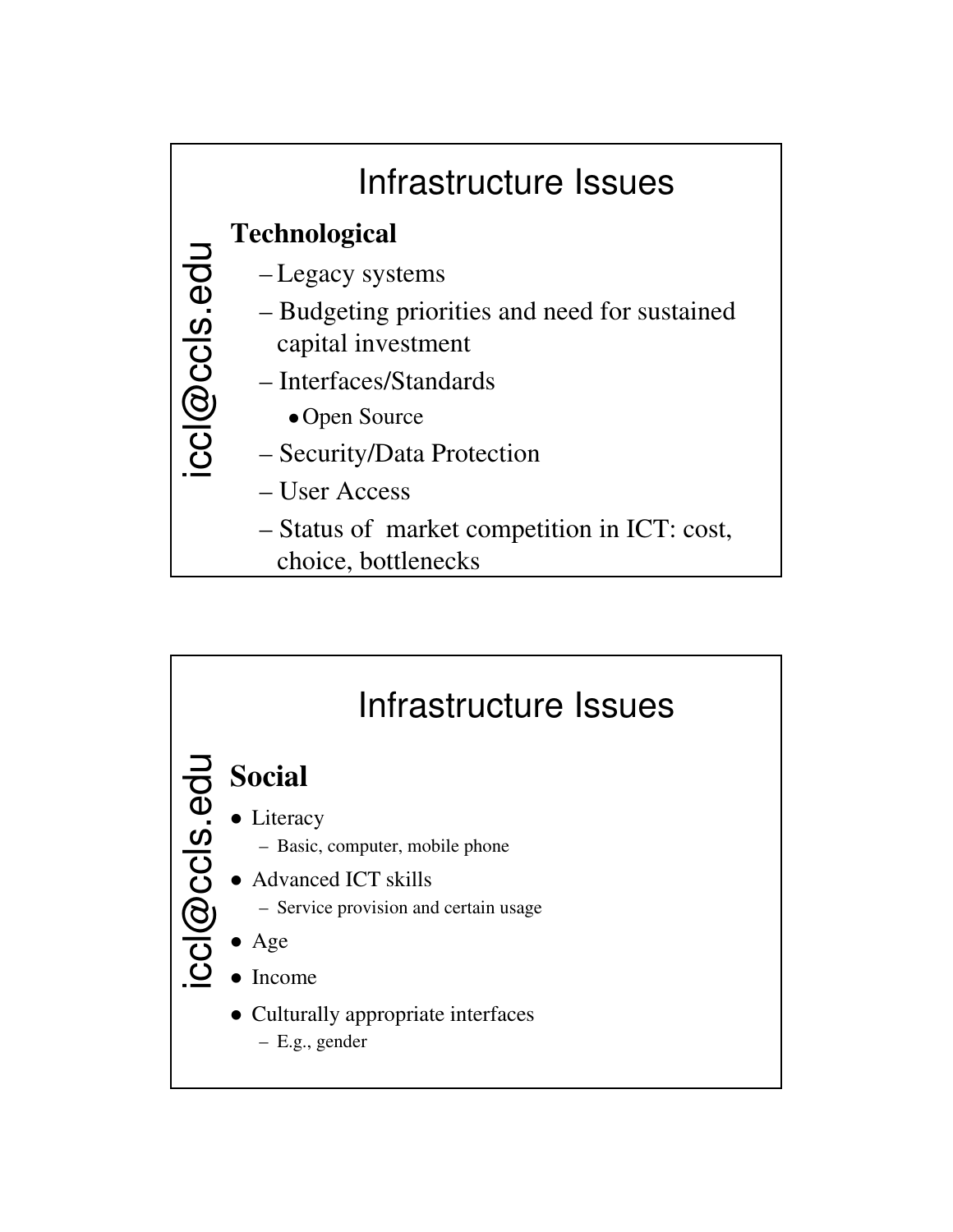

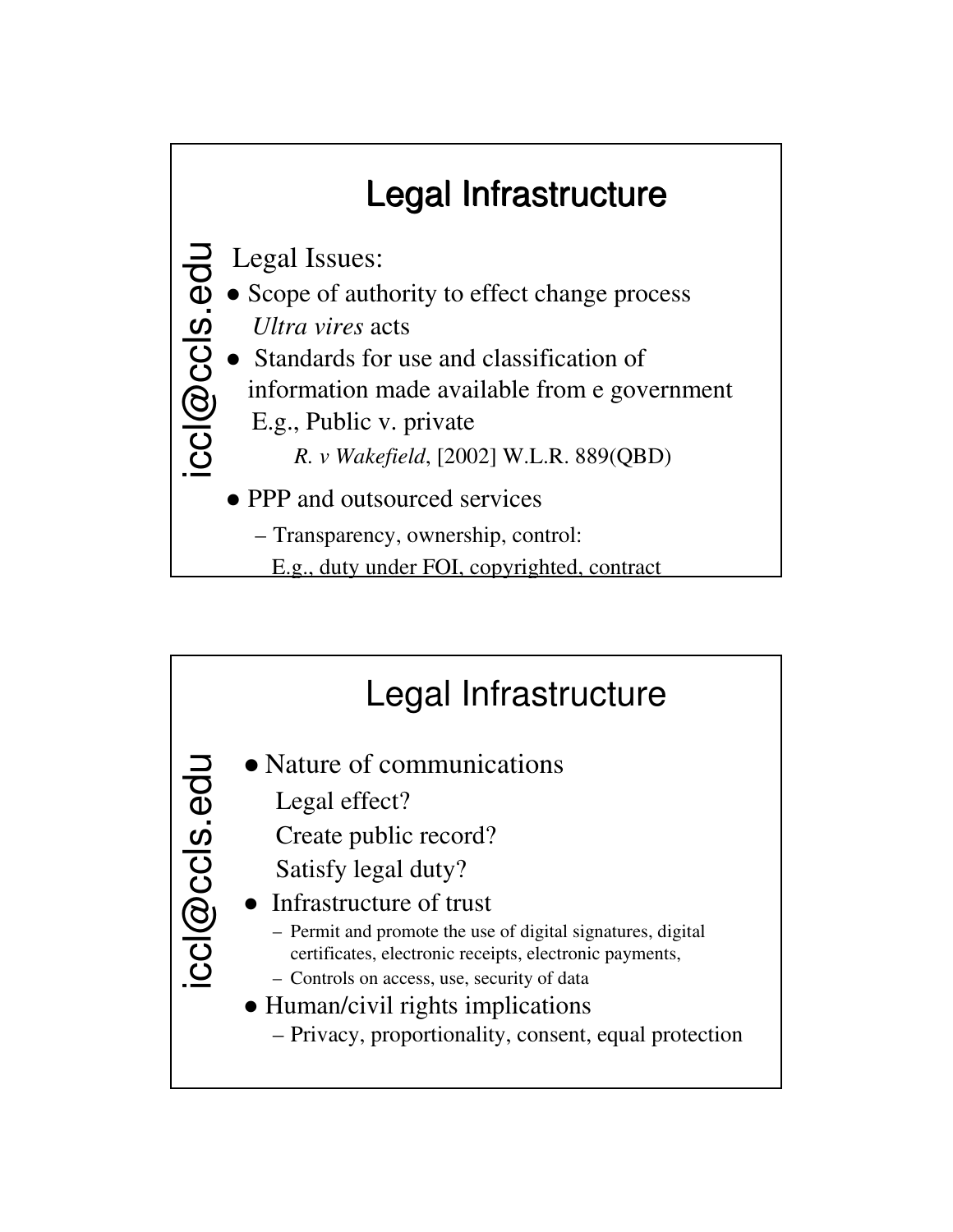

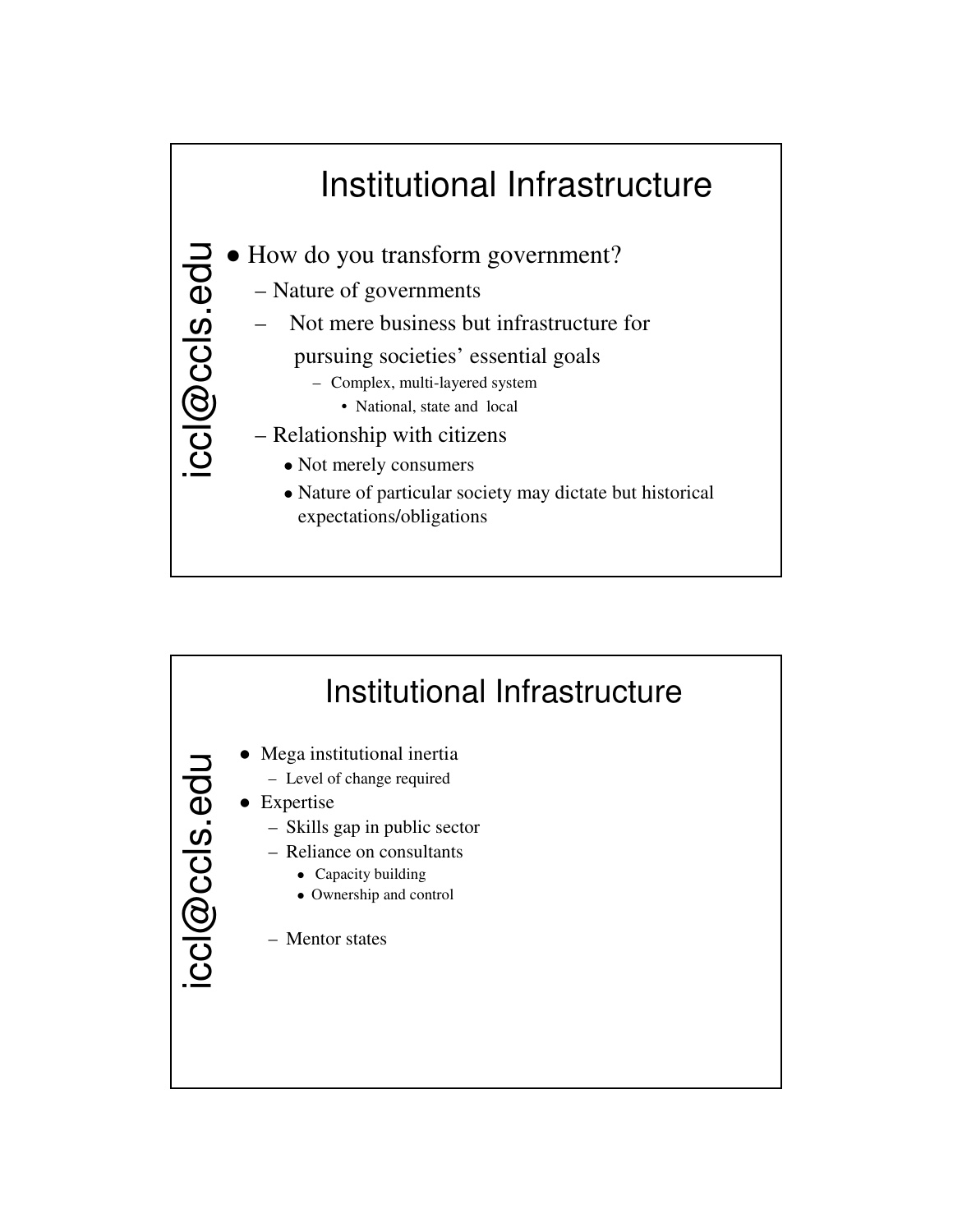

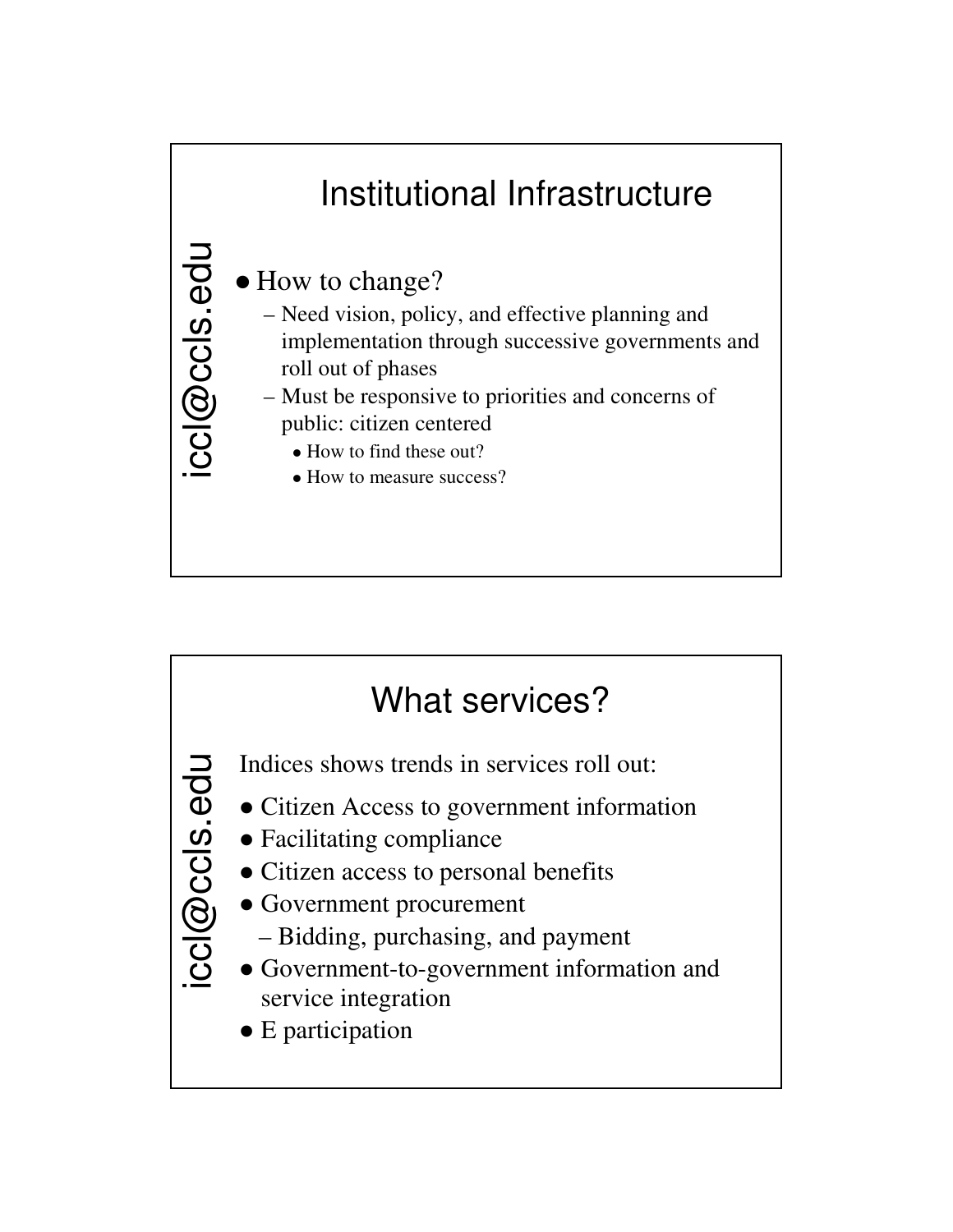## Facilitating Compliance

Electronic access facilitating compliance with a set of rules or regulations: Tax registrations, permit applications, tax filing, license renewals, etc.

### Legal infrastructure:

ccl@ccls.edu

Legislation either specifically authorizing or removing legal impediment

Legislation requiring security, privacy and data quality controls such as data protection/cybercrime acts)

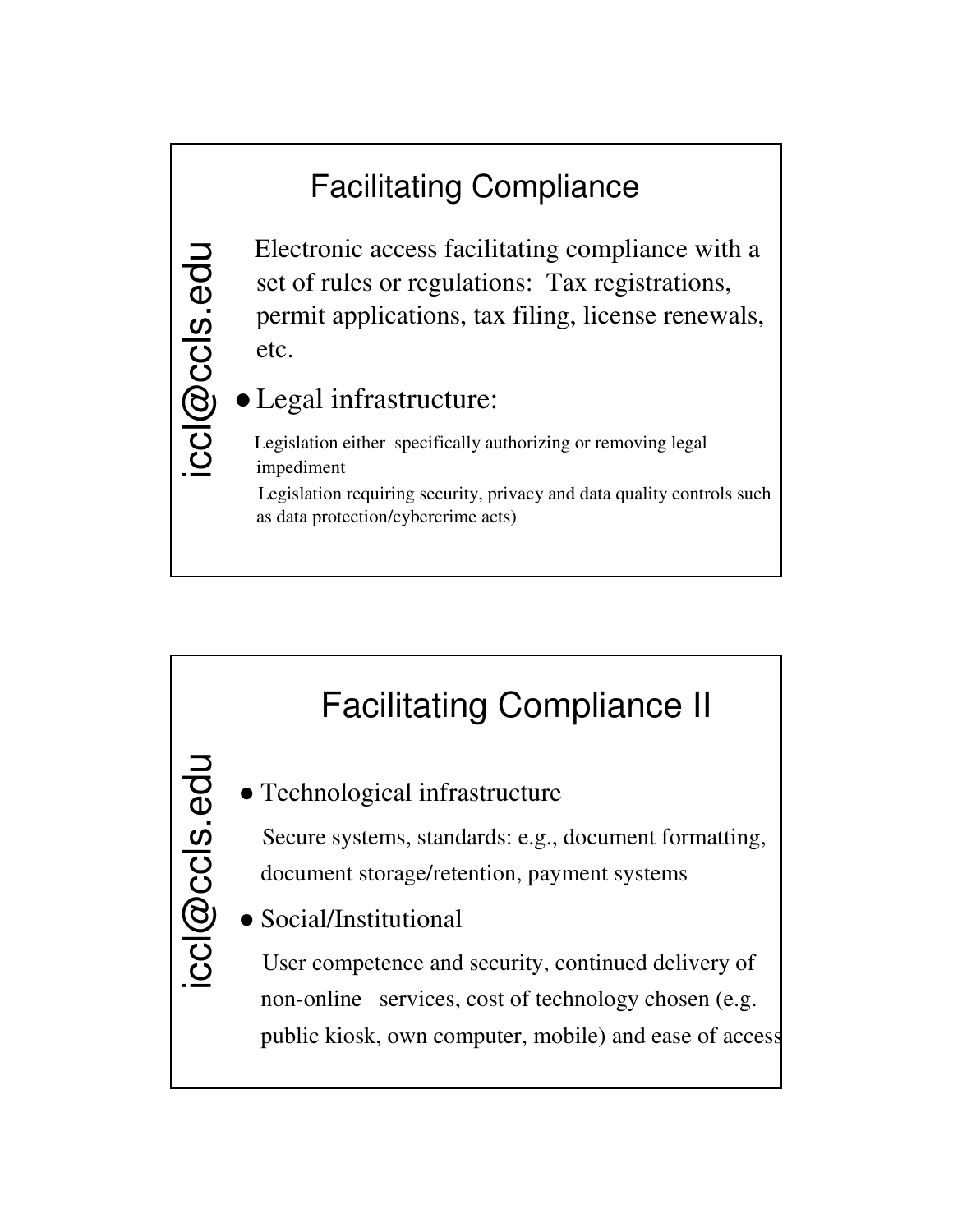

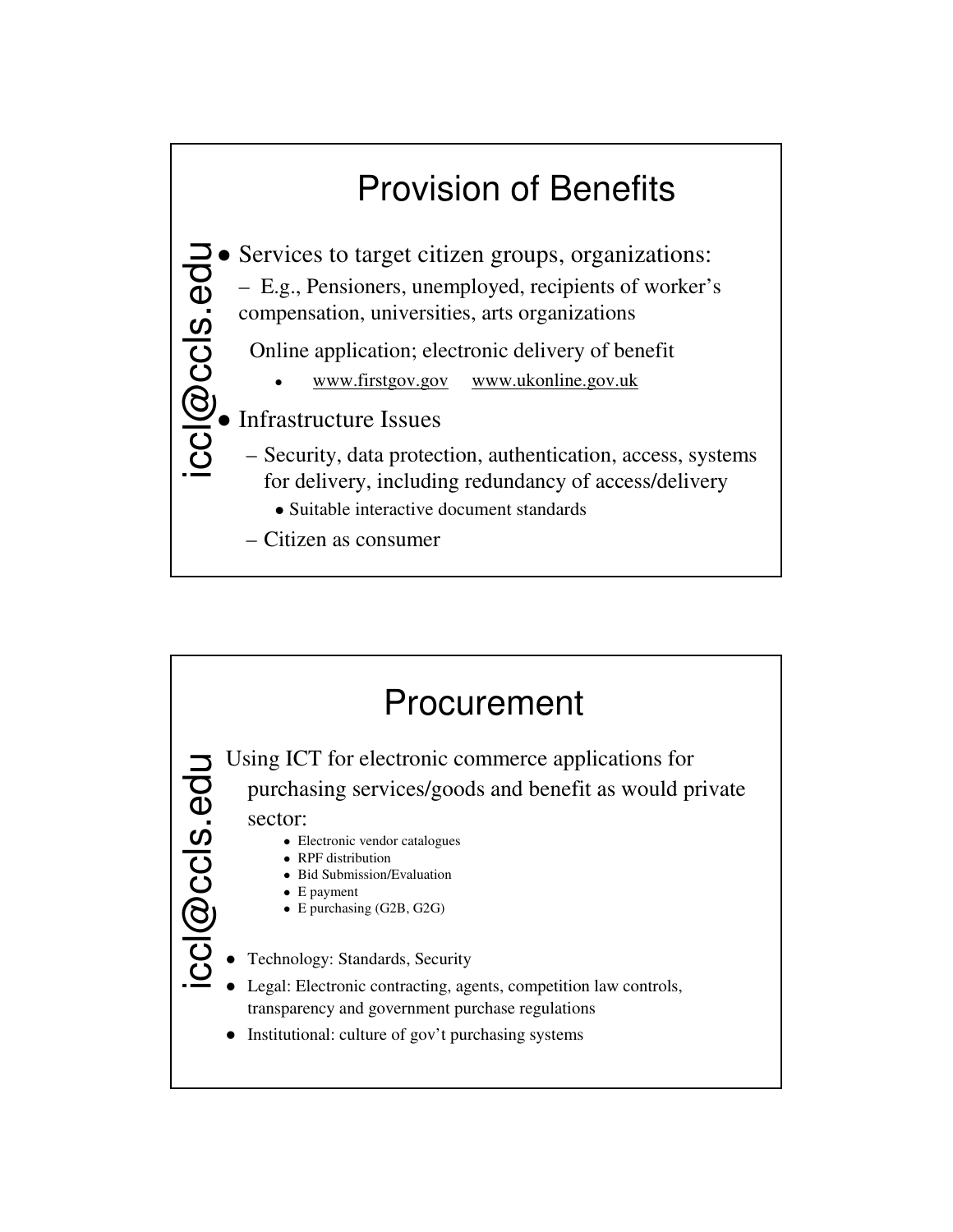

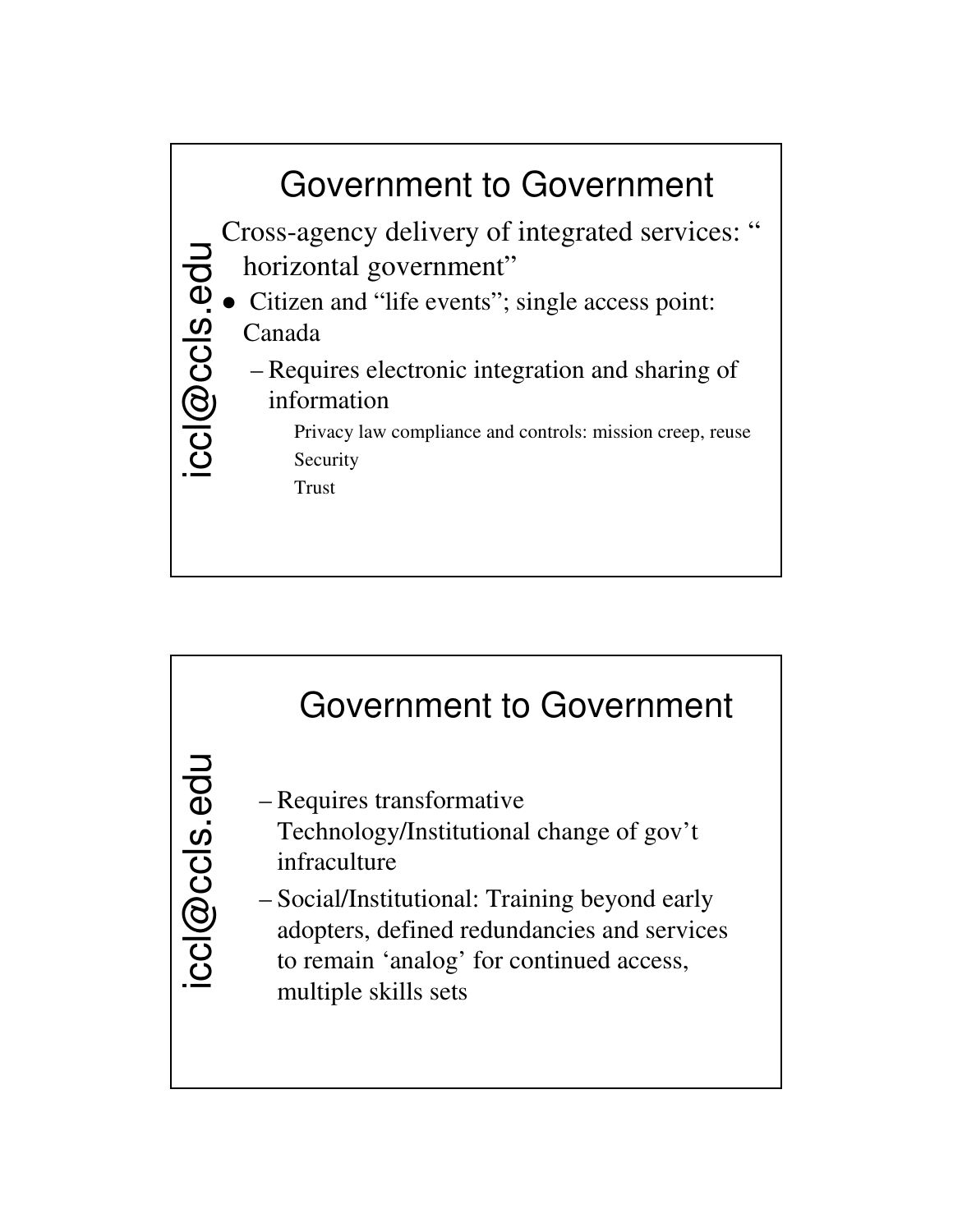

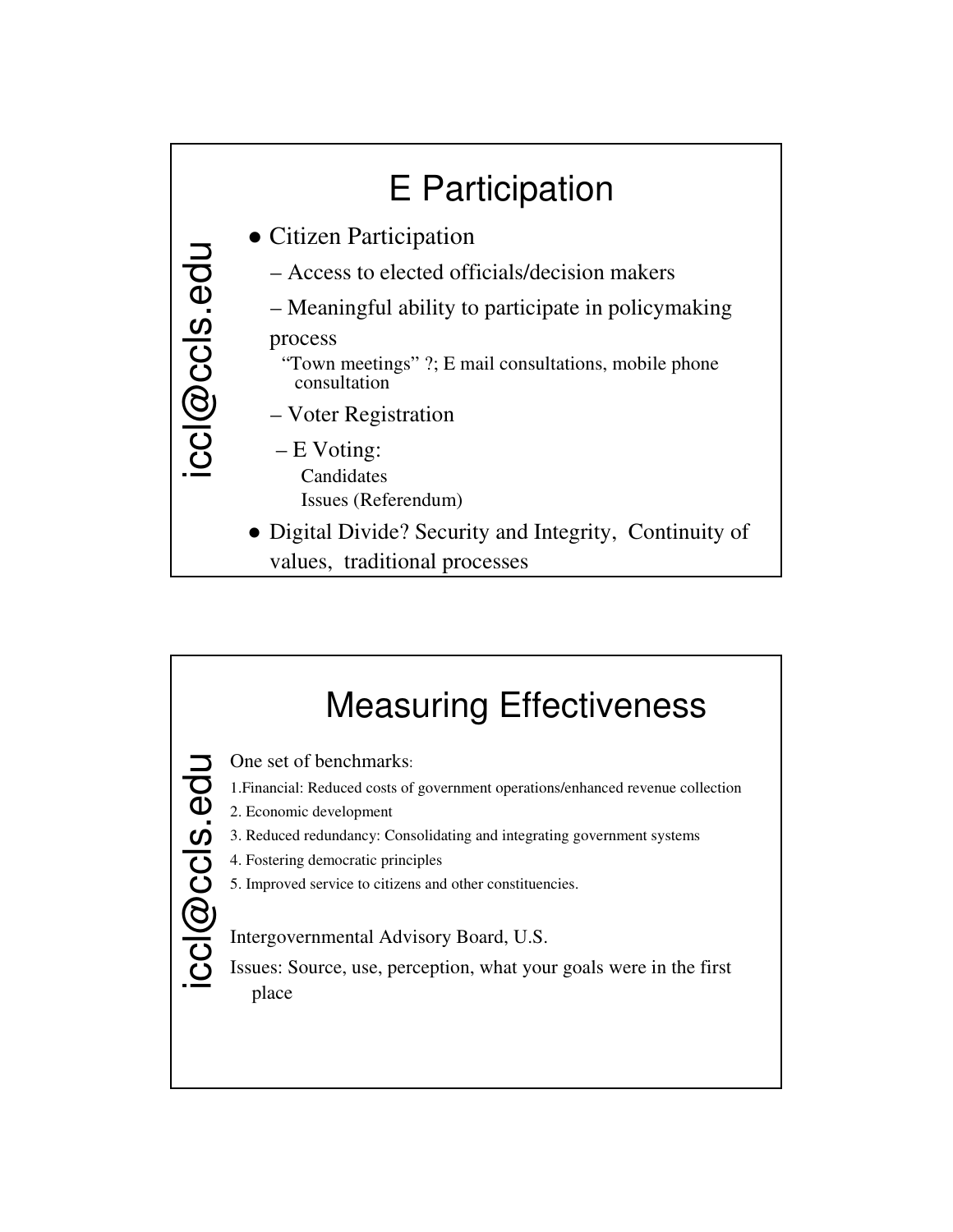

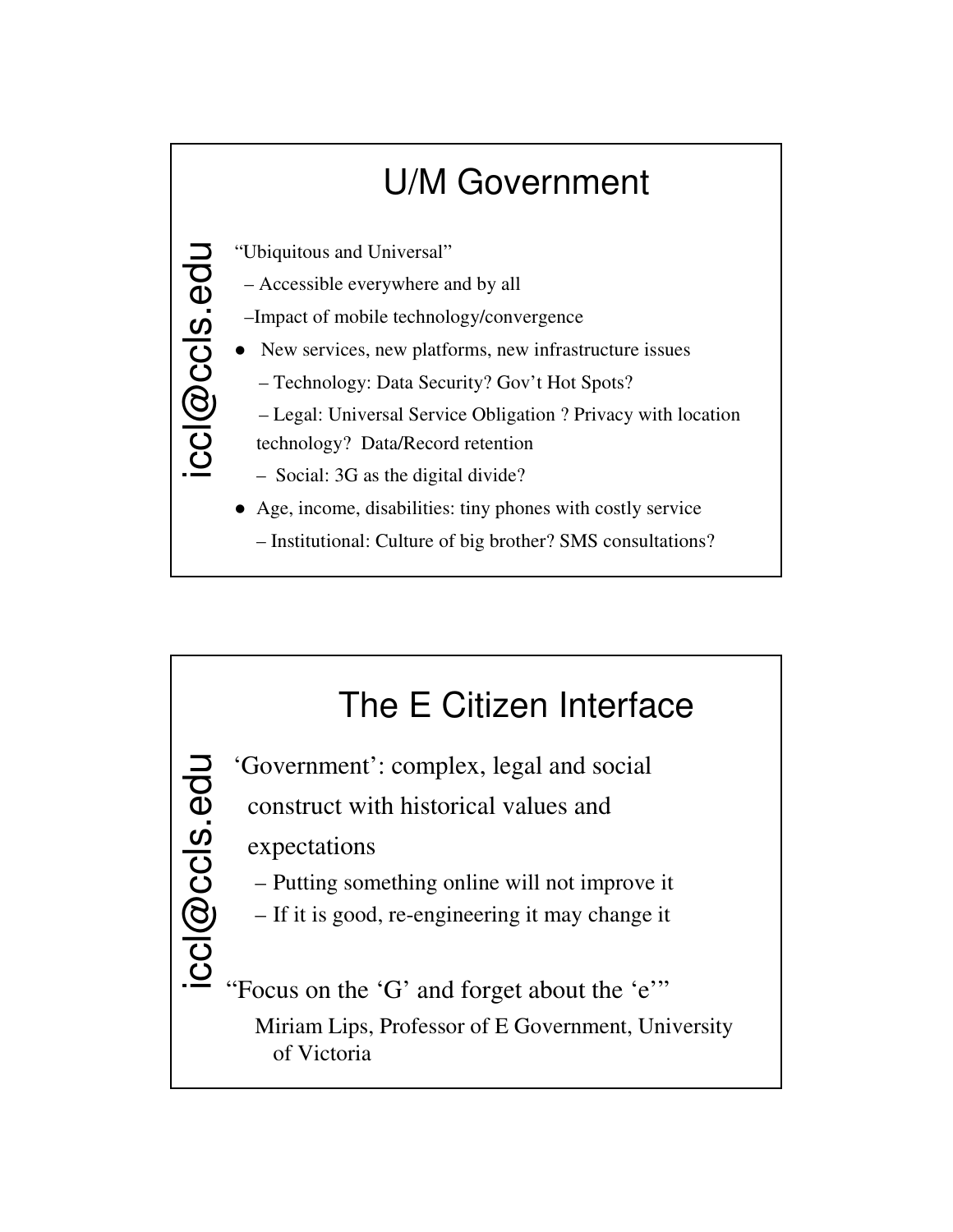

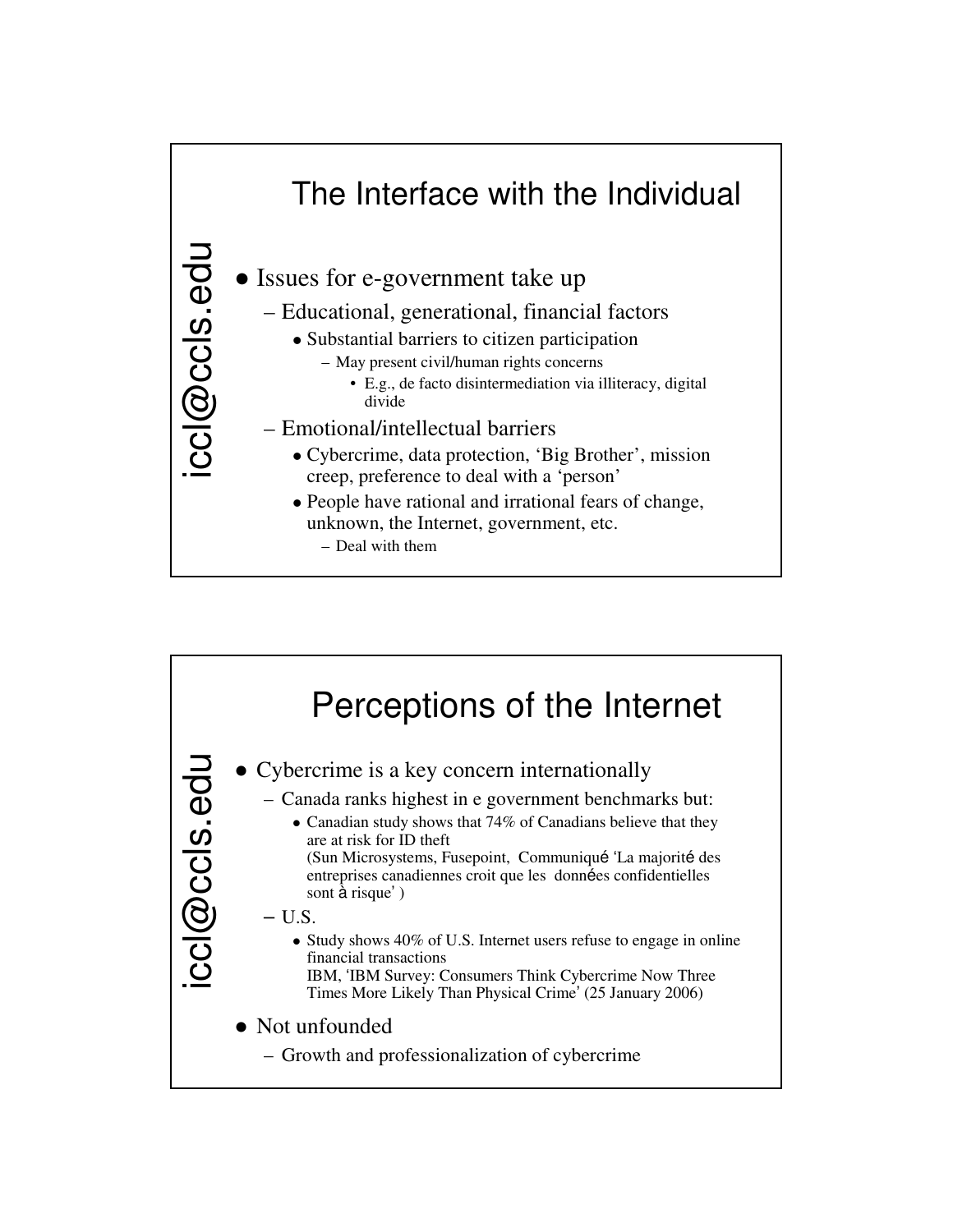#### iccl@ccls.edu Consequences for E Government • Plateaus in citizen use – Information seeking but not engage in active transactions • Need tools for safety and control Tools for safety control – Education where they are Risks, including of 'always on' broadband Skills – ISP obligations? Secure, warn, advise of how to improve?

- Access to 'safe computers'
	- Public buildings, libraries, schools
- Data protection liability for government authorities, monitoring and redress